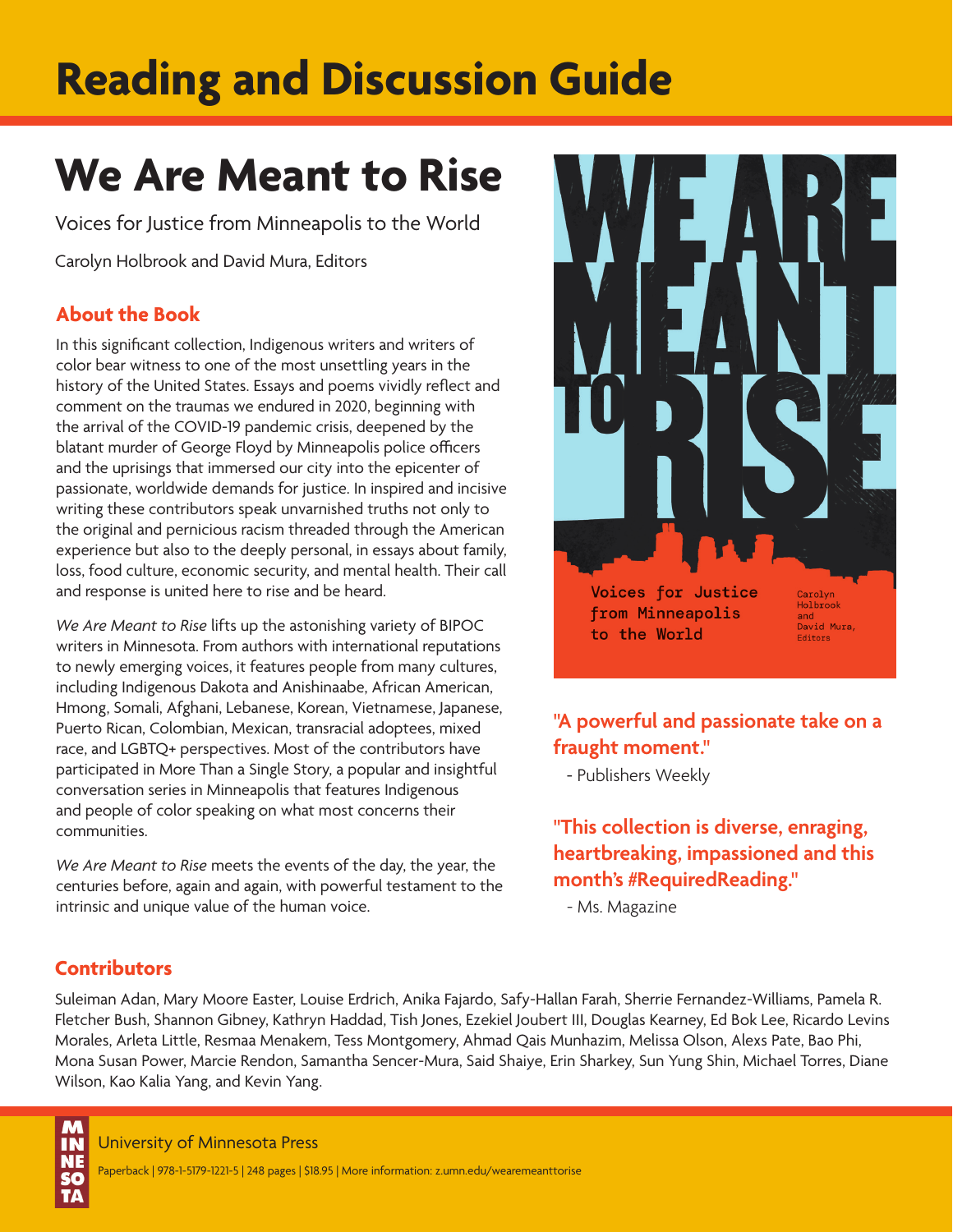## **Before Reading**

- 1. What do you remember about the 2020 uprisings in Minneapolis and throughout the United States? Did you join your community in protest in 2020? What factors impacted your decision?
- 2. What changes have you witnessed in your community since the beginning of the COVID-19 pandemic? What changes are still needed?

## **"Introduction: Call and Response" by David Mura**

- 3. David Mura calls this anthology "A series of lenses on the American experience." How would you describe your own lens on the American experience? Why is it important to read stories from Indigenous people and people of color bearing witness to the present state of the nation?
- 4. How can individual stories challenge and enrich us? What can we learn from strangers when we interact with them as fellow Americans?

## **"About More Than a Single Story" by Carolyn Holbrook**

- 5. What are some of the perceptions about Black women writers that Carolyn Holbrook is working to shift? Why did she start More Than a Single Story?
- 6. What are some of the potential consequences of defining a person by a single story? Why does Holbrook assert that the multitude of stories in the United States is our greatest strength?

## **"Pandemic Love" by Ed Bok Lee**

- 7. What are some of the smells, sights, and textures that Ed Bok Lee shares in his lyric essay? How did Lee's identity as a father shape his reflections following George Floyd's death?
- 8. What are some of the natural and human cycles that Lee writes about? What are some of the different forms of love that he describes?

#### **"Juice" by Alexs Pate**

- 9. What is the stone of racism that Alexs Pate writes about in his essay? Who squeezes juice from this stone? How can we continue to squeeze this stone?
- 10. What happens to this figurative stone when people collaborate and build coalitions? What are some "icons of the stone" that have been pulled down or changed? Have you worked to squeeze juice from the stone? Why or why not?

## **"George Floyd Was Killed in My Neighborhood" by Safy-Hallan Farah**

- 11. What are some of the joyous and painful memories that Safy-Hallan Farah associates with Minneapolis? How was she treated as a Black immigrant girl growing up in this region?
- 12. What are some of the ways that Farah witnessed white people reacting to social uprisings? Have you witnessed performative or negative reactions from white people in your community? If yes, how?

## **"Queer Death in Exile" by Ahmad Qais Munhazim**

- 13. What were some of the reflections that Ahmad Qais Munhazim had about people in prison during the Covid-19 lockdown? What reflections did they have about their future life as a young person growing up in Afghanistan?
- 14. Who was Sarah Hegazi and how did her life inspire Munhazim's essay? What did Munhazim share about their relationship with grief? How does their experience connect to your own experience of grief and loss?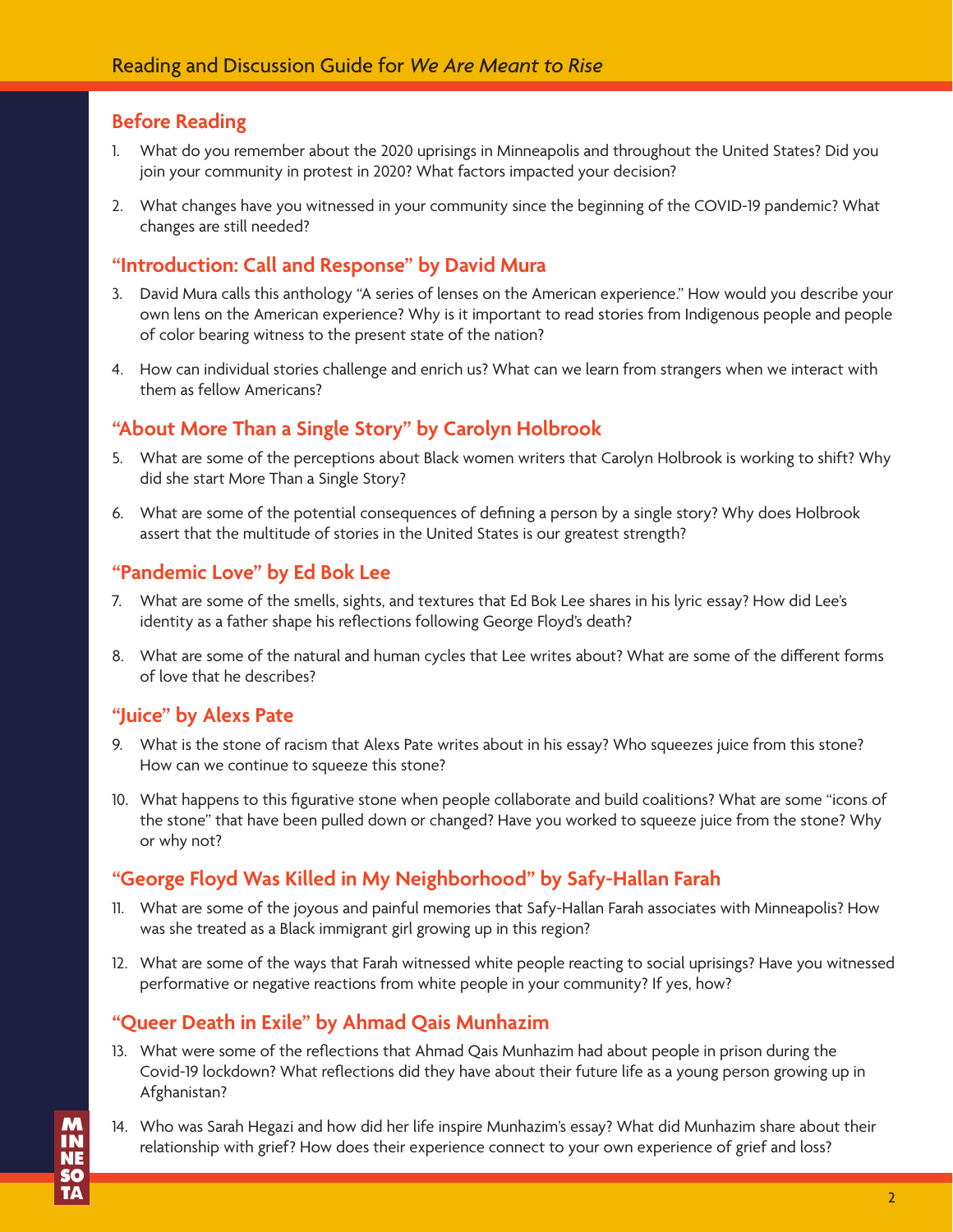# **"With Birthday Girl Blindfolded, Star Piñata Considers His Regrets and Offers a Last Request" by Michael Torres**

- 15. Why is this poem written from the perspective of a piñata? Who is the piñata and who is the birthday girl?
- 16. What are the piñata's favorite words? What do you believe these words represent? What is the piñata's last request?

# **"Battlegrounds and Building Grounds" by Kao Kalia Yang**

- 17. What were some of the challenges that Kao Kalia Yang and her sister faced while growing up with working parents in St. Paul? Why did the two sisters always avoid calling the police?
- 18. How does Yang describe her relationship with her sister Dawb? How was their relationship shaped by violence and poverty?

# **"Summer 1964" by Pamela R. Fletcher Bush**

- 19. What did Pamela R. Fletcher Bush experience when she moved to a new neighborhood? What did she witness at the Watts Festival?
- 20. How were Bush's childhood experiences and relationships shaped by her race? How did her friend BK betray her? How have your relationships been shaped by your identity?

# **"The Courage of Holding Together, the Courage to Fall Apart" by Mona Susan Power**

- 21. What memories does Mona Susan Power share about her grandparents? How was Power influenced by her mother's activism? What did her mother teach her about her ancestors? What have you learned about your own ancestors?
- 22. What is historical trauma and what are some of its impacts? Why does Power assert that "we are the generation that heals old wounds"?

# **"Long Live the Fatherless Children" by Anika Fajardo**

- 23. Why did Anika Fajardo visit the Colombian consulate with her father? What was the importance of getting a cédula? How would you describe your own family tree and the places that you come from?
- 24. What did Fajardo experience growing up without a father in her life? How did this shape her life and the goals that she set for herself?

# **"Land Acknowledgment Statement of a Native Virginian" Mary Moore Easter**

- 25. What was Mary Moore Easter taught about the land she grew up on? What did she learn about this land later in her life? How was Easter's experience with the land shaped by her individual identity?
- 26. What do you know about the Indigenous history of the land that you are on? What are some of the benefits and the limitations of land acknowledgements?

# **"Financial Trauma" by Tess Montgomery**

- 27. How did financial trauma impact Tess Montgomery's life? How is financial trauma carried through generations, especially by women of color? Why is financial trauma rarely mentioned when talking about historical trauma?
- 28. How did Montgomery break generational patterns of loss, scarcity, and poverty? What argument does Montgomery make for reparations in the form of services like healthcare, education, and housing? How do you think reparations should be paid to Black and Indigenous people in the United States?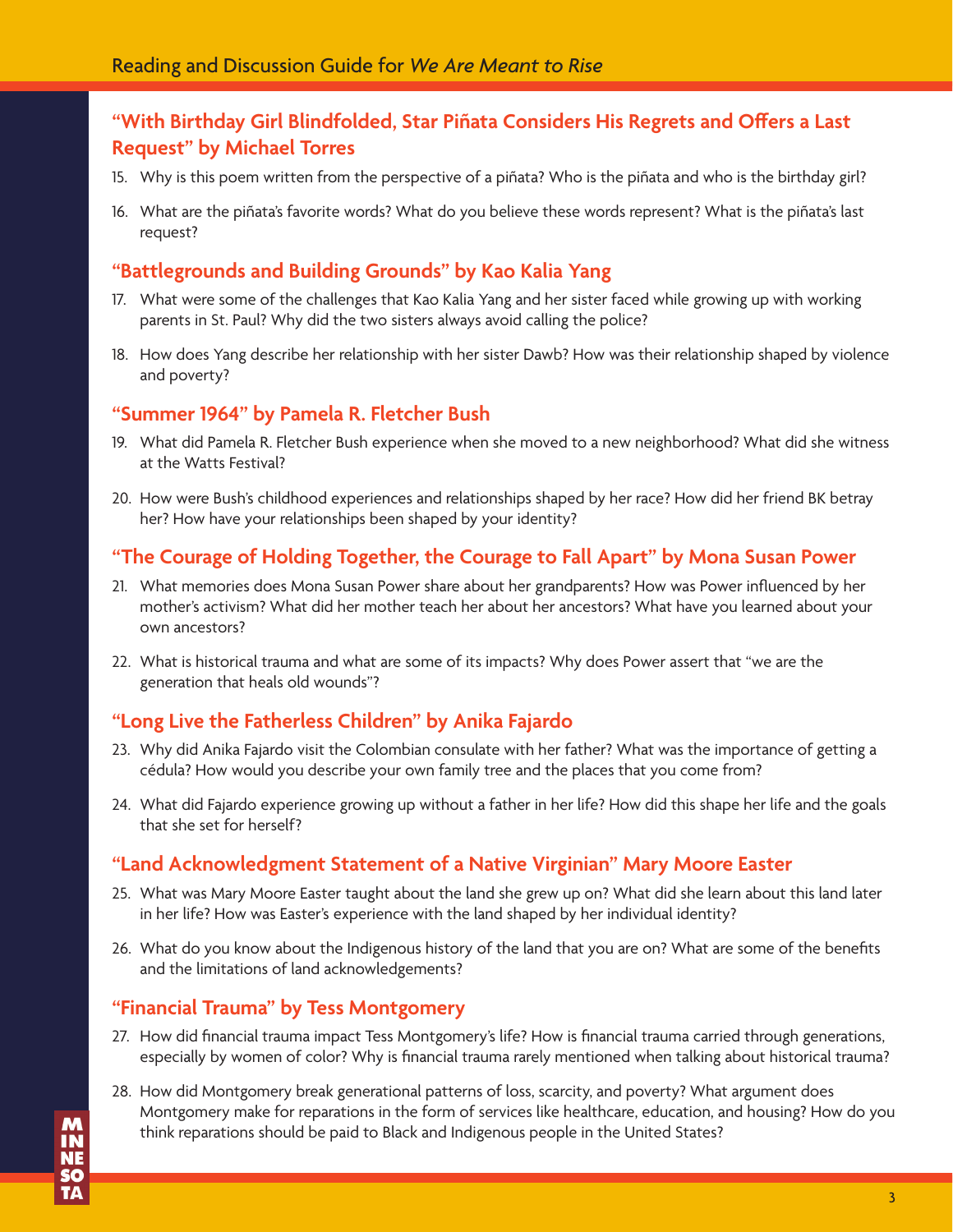#### **"Cross Pollination" by Kathryn Haddad**

- 29. Why was Kathryn Haddad given a packet of seeds from a man at church? What did she do with these seeds?
- 30. Why does Haddad describe herself as a "result of cross pollination"? How did she connect with her ancestors by growing a koosa plant?

#### **"Breath: A Meditation in Uprising" by Erin Sharkey**

- 31. How does Erin Sharkey describe her relationship with her breath? How did she balance the fear of Covid-19, her asthma, and her desire to join others in protest?
- 32. How has Sharkey's asthma impacted her relationships? How did she describe her heartbreak and her healing?

#### **"Dear Editor" by Douglas Kearney**

- 33. Why did Douglas Kearney write this essay? Why does he describe this moment in time as a "changing same"? What is the "control-comfort ecosystem" that he writes about? Why does he resist the production of new work during times of crisis?
- 34. Why does Kearney call for more accountability from white people? Do you think white people have a responsibility to do more in the fight for a more equitable society? Why or why not?

#### **"What Does It All Mean" by Tish Jones**

- 35. What are some of the ways that Tish Jones uses the word "may" in this poem? How does she write about survival, possibility, and permission?
- 36. Read this poem quietly to yourself and then read it again out loud. How do you experience this poem when reading it in these different ways?

# **"The Trauma Virus" by Resmaa Menakem**

- 37. What is the trauma virus that Resmaa Menakem writes about in this essay? How is the trauma virus passed to others? How did Menakem build up his immunity to this virus?
- 38. What are the symptoms of white-body supremacy? What is Menakem's call to action for accountability and healing?

#### **"How Will They Take Us Away / How Will We Stand" by Bao Phi**

- 39. What are some examples of how Asian communities have stood in solidarity with Black and Indigenous movements? Why does Bao Phi's mother not like it when he protests in the street? What does he mean when he writes, "Sometimes I think being Vietnamese in America is to be an argument"?
- 40. What did Phi witness in the wake of George Floyd's murder? How did he witness the police refusing to defend communities of working-class and nonwhite people?

## **"Healers Are Protectors / Protectors Are Healers" by Marcie Rendon**

- 41. Who are some of the protectors and healers that Marcie Rendon describes in her essay? How did the Anishinabe clan structure assure the protection, health, and well-being of their people? Who are the healers and the protectors in your community? Are they recognized in this role? Why or why not?
- 42. How are trauma and resilience passed down through generations, particularly in indigenous families? How do indigenous people utilize clan teachings during times of quarantine and social unrest?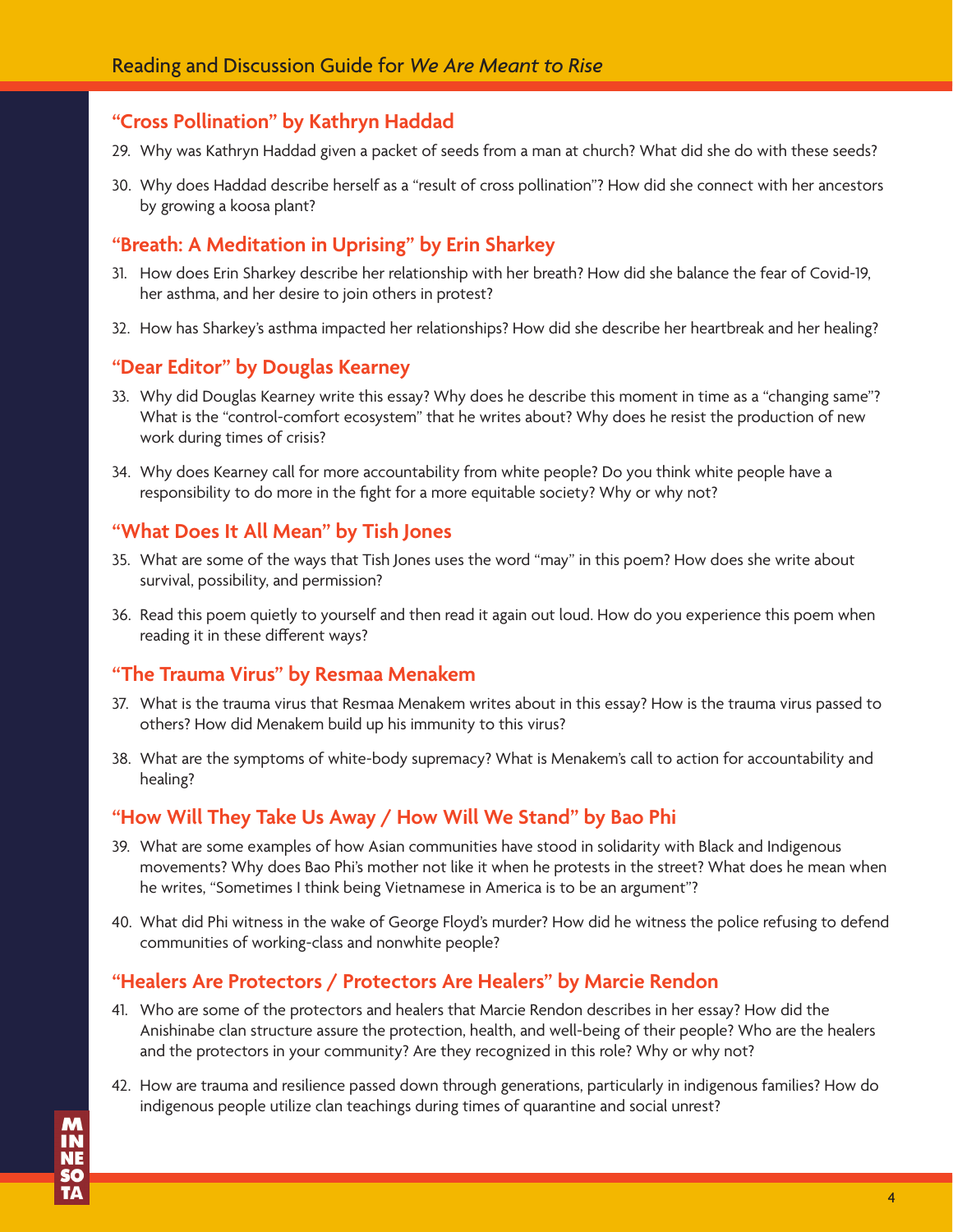## **"The Pachuco Himself Considers the Audacity of Language" by Michael Torres**

- 43. What does pachuco mean? Who is the speaker in this poem? What is the relationship between the wind and the trees that Torres describes in this poem?
- 44. How does Torres describe his relationship with his daughter? What moments does he celebrate and what worries does he have?

#### **"Covid-19 and Asian Americans" by David Mura**

- 45. Why does media often focus on tensions between Asian American and African American communities? How did the Trump administration stoke violence against Asian American people? Did you witness racial tensions in your community?
- 46. Why does Mura assert that being Asian American means being "permanently foreign"? What happened when Mura was interviewed by a reporter on the Covid-19 pandemic?

#### **"Little Brown Briefcase" by Suleiman Adan**

- 47. When did Suleiman Adan first realize that his family was poor? Do you remember when you first became aware of your economic class? If yes, what was your experience like? If no, what factors do you think contributed to not having that experience?
- 48. Who qualifies for the American Dream? What lessons did Adan receive from his mother? What messages about money did you receive or not receive from people in your life?

#### **"We Are All Summoned" by Diane Wilson**

- 49. What messages does Wilson have for mothers everywhere? Why did mothers in Argentina march? How did they refuse to accept the disappearance of their children? Why is it important to join mothers in the presentday movement for justice?
- 50. How does Wilson describe the relationship between racism and nature? What are some of the ways that communing with nature can bring people together?

# **"A Tangent to a Story about the Smith & Wesson .38, or, Attempts to Be Fully Assimilated into the White American Project Have Failed Miserably, in the Form of a Self-Questionnaire" by Sun Yung Shin**

- 51. What did Sun Yung Shin share about her identity in this piece? Why do you think she chose the selfquestionnaire format to tell her story?
- 52. What is the significance of the Smith & Wesson handgun in this piece? How do stories about this handgun connect to Shin's personal story of assimilation in the United States?

#### **"Today in Minneapolis" by Samantha Sencer-Mura**

- 53. What were some of the feelings about Minneapolis that Samantha Sencer-Mura shared in this essay? Why is the narrative in the news often different from what is happening on the ground?
- 54. How did social uprisings reveal deep inequality in Minneapolis? Do you agree with Sencer-Mura that destruction is a natural consequence of injustice? Why or why not?

## **"Let Me Tell You a Story" by Melissa Olson**

55. What actions did Melissa Olson take to protect MIGIZI's radio archives? Why was it so important to protect these tapes?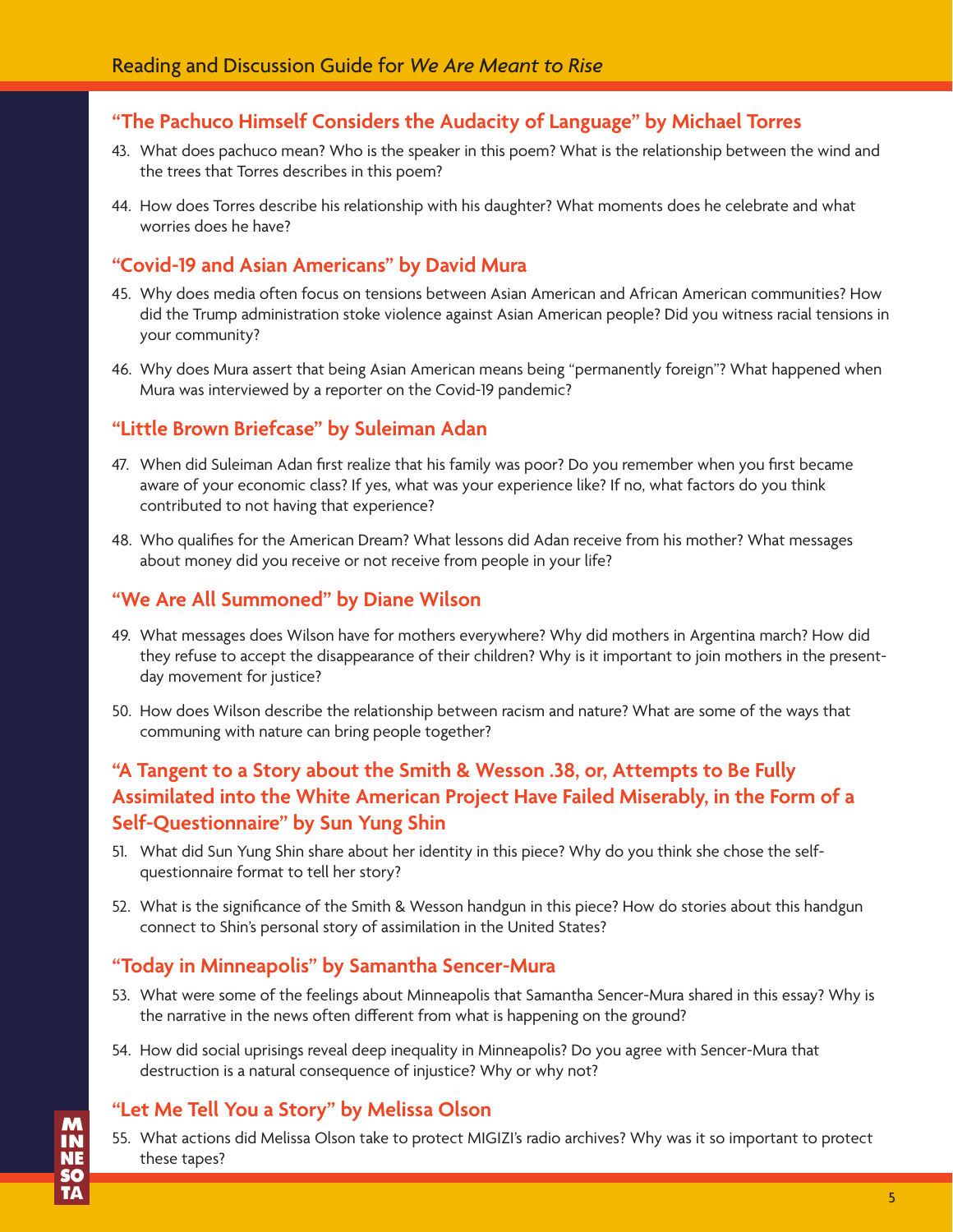56. Why is it important that tapes like these be available to the public? Have you ever visited or explored a cultural archive, online or in person?

## **"Here Before" by Sherrie Fernandez-Williams**

- 57. How does Sherrie Fernandez-Williams describe her relationship with pain? What were some of her experiences in healing spaces? Have you had similar experiences in healing spaces?
- 58. How did working with a genealogist help Fernandez-Williams make new connections with deceased family members? What did she learn about her ancestors' cultural belief systems and stories?

#### **"Truth, Reconciliation, and Four More Meditations on Human Freedom" by Arleta Little**

- 59. What are the different ways that Arleta Little meditates on freedom in her poem? How does she bear witness to the current moment?
- 60. What do you think it means to "meet each other, be present for possibilities"? How are existing structures failing to meet our needs? What do you believe is possible in the "imagination of we the people"?

#### **"Didion Dreams" by Said Shaiye**

- 61. Why did Said Shaiye travel to California? What was he seeking and what was he avoiding? Have you ever moved to a new place? What was your experience like adjusting to a new environment?
- 62. What was Shaiye's experience with addiction? How did his addiction lead to feelings of guilt and shame? What led him to seek psychiatric treatment, and what were the limitations of these services?

#### **"A Time for Healing" by Carolyn Holbrook**

- 63. Why does Carolyn Holbrook believe that we are in a time of healing? Do you agree with her? Why or why not? Have you witnessed or experienced healing since the beginning of the Covid-19 pandemic?
- 64. Why did Holbrook become a writer? How has she turned to art for healing? What are some of the things that you turn to for healing during difficult times?

#### **"Speaking into Existence" by Kevin Yang**

- 65. What did reading work by Asian American writers in school mean to Kevin Yang? How did writing help him explore his many identities? What are some of your multiple identities?
- 66. What did Yang experience while sharing a classroom with other Hmong students? Why did he begin to feel shame about his identity? How was his experience exacerbated by media? How did writing help him heal?

#### **"The Weight" by Ezekiel Joubert III**

- 67. What types of isolation did Ezekiel Joubert III face while living in Los Angeles? How was this isolation intensified by the pandemic lockdown and mass uprisings around the country? Why was it important for Joubert to travel home to be with his family?
- 68. How did Joubert commune with his ancestors? What mourning traditions did his family observe? Do you have any rituals for mourning and healing within your community?

#### **"Four Genies" by Ricardo Levins Morales**

69. What are some of Ricardo Levins Morales' reflections on the phrase, "we're all in this together"? How does capital impact people and communities differently during local and national crises? What are some of the factors that lead to drastically different experiences of sheltering in place?